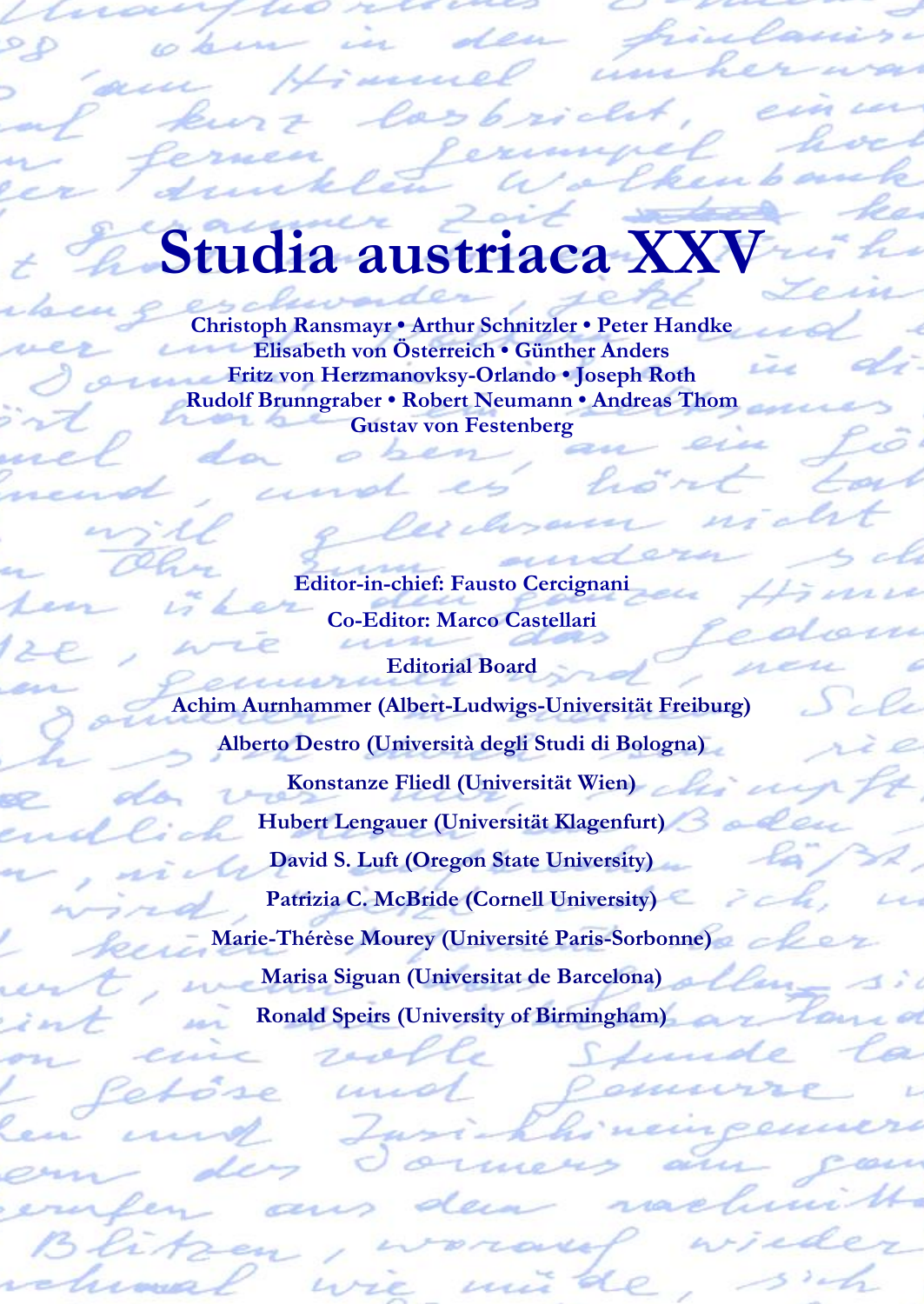## Studia austriaca

An international journal devoted to the study of Austrian culture and literature Published annually in the spring Hosted by Università degli Studi di Milano under OJS **ISSN 2385-2925**

Vol. XXV

Year 2017

Editor-in-chief: Fausto Cercignani Co-Editor: Marco Castellari

Editorial Board:

Achim Aurnhammer (Albert-Ludwigs-Universität Freiburg) Alberto Destro (Università degli Studi di Bologna) Konstanze Fliedl (Universität Wien) Hubert Lengauer (Universität Klagenfurt) David S. Luft (Oregon State University) Patrizia C. McBride (Cornell University) Marie-Thérèse Mourey (Université Paris-Sorbonne) Marisa Siguan (Universitat de Barcelona) Ronald Speirs (University of Birmingham)

Founded in 1992 Published in print between 1992 and 2011 (vols. I-XIX) On line since 2012 under http://riviste.unimi.it Online volumes are licensed under a [Creative Commons Attribution-](http://creativecommons.org/licenses/by-nc-nd/3.0/)[NonCommercial-NoDerivs 3.0 Unported License.](http://creativecommons.org/licenses/by-nc-nd/3.0/)

The background image of the cover is elaborated from the first page of a manuscript by Peter Handke entitled "Der Donnerblues von Brazzano in Friaul" (Robert Musil-Institut der Universität Klagenfurt / Kärntner Literaturarchiv – Bestand Edizioni Braitan).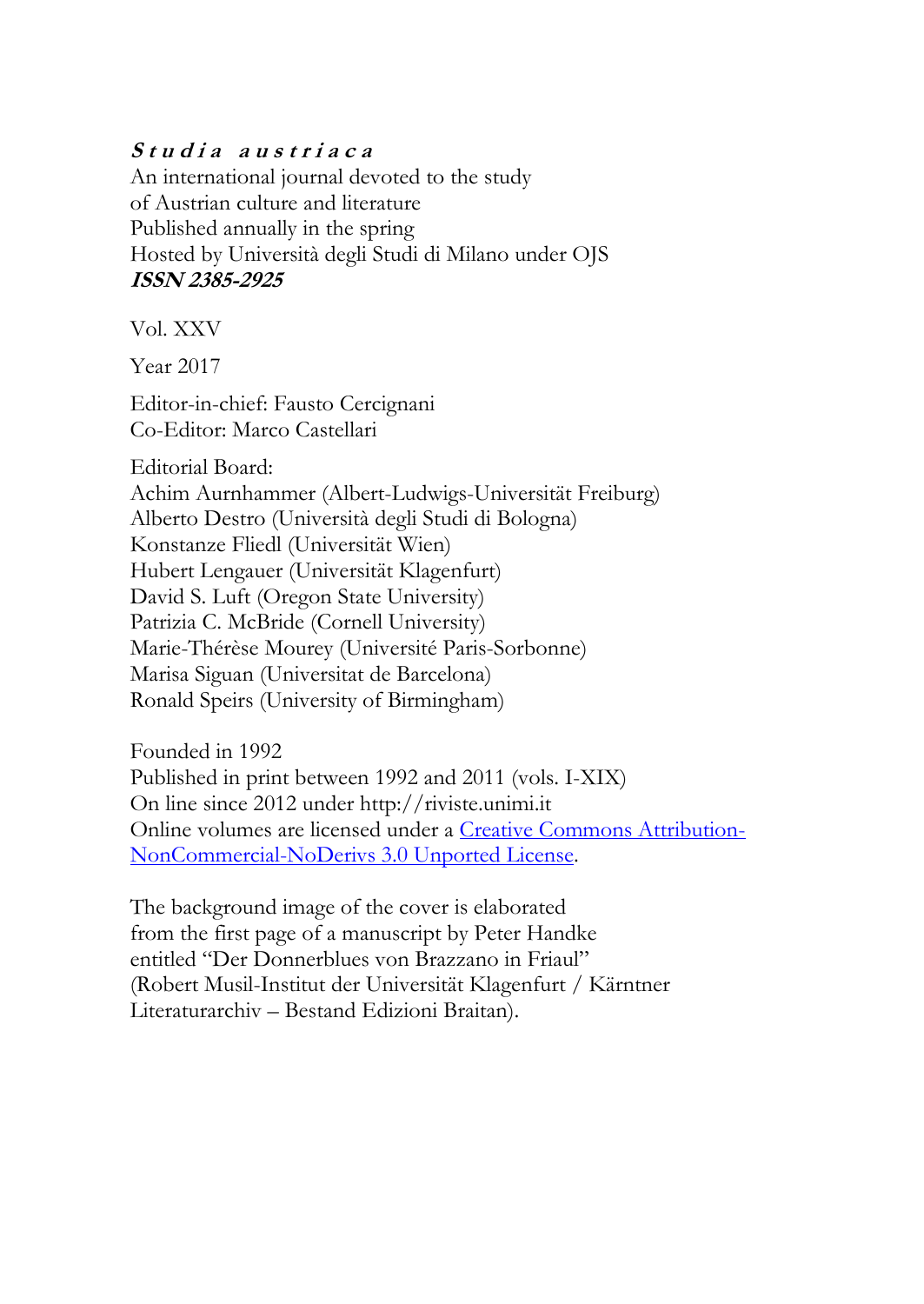## Studia austriaca Vol. XXV – Year 2017

## Table of Contents

| Gabriele Eichmanns Maier - Leerstellen, weiße Flecken und blassrote<br>Zeichen im Schnee. Von Sinnverlust und Sinnfindung im mythischen<br>Land der Kham-Nomaden in Christoph Ransmayrs Roman «Der flie-<br>gende Berg»<br>[Blank Spots, White Flecks and Pale Red Signs in the Snow. Of Meaning Lost<br>and Found in the Mythical Land of the Kham Nomads in Christoph Ransmayr's<br>Novel «The Flying Mountain»] | p. | 5  |
|--------------------------------------------------------------------------------------------------------------------------------------------------------------------------------------------------------------------------------------------------------------------------------------------------------------------------------------------------------------------------------------------------------------------|----|----|
| Cristina Fossaluzza – Snobismus als geistige Macht. Arthur Schnitz-<br>lers Zeitkritik und die Debatte um den 'Kulturkrieg"<br>[Snobbery as Intellectual Power. Arthur Schnitzler's Critique of his Time and the<br>Cultural Debates about World War I                                                                                                                                                             | p. | 21 |
| Gernot Waldner – Wie man's nimmt. Zum Zusammenhang von Rassen-<br>theorien und Humor in den Schriften von Fritz von Herzmanovksy-<br>Orlando<br>[How you look at it. The relations between grotesque humour and racial theories<br>in the writings of Fritz von Herzmanovsky-Orlando                                                                                                                               | p. | 37 |
| Sabine Zelger – Habsburgs Despotie und die Hochkultur des Asservie-<br>rens. Zum Aufheben und Liegenlassen österreichischer Bürokratie-<br>literatur<br>[Habsburg Despotism and the High Culture of "Asservieren". On Preserving and<br>Shelving Austrian Bureaucratic Literature]                                                                                                                                 | p. | 63 |
| Clemens Götze – Titania und ihr Meister. Epigonale Inszenierung und<br>Habsburgischer Mythos in Elisabeth von Österreichs Lyrik<br>[Titania and her Master. Epigonous Self-Presentation and Habsburg Myth in<br>the Poetry of Elisabeth of Austrial                                                                                                                                                                | p. | 83 |